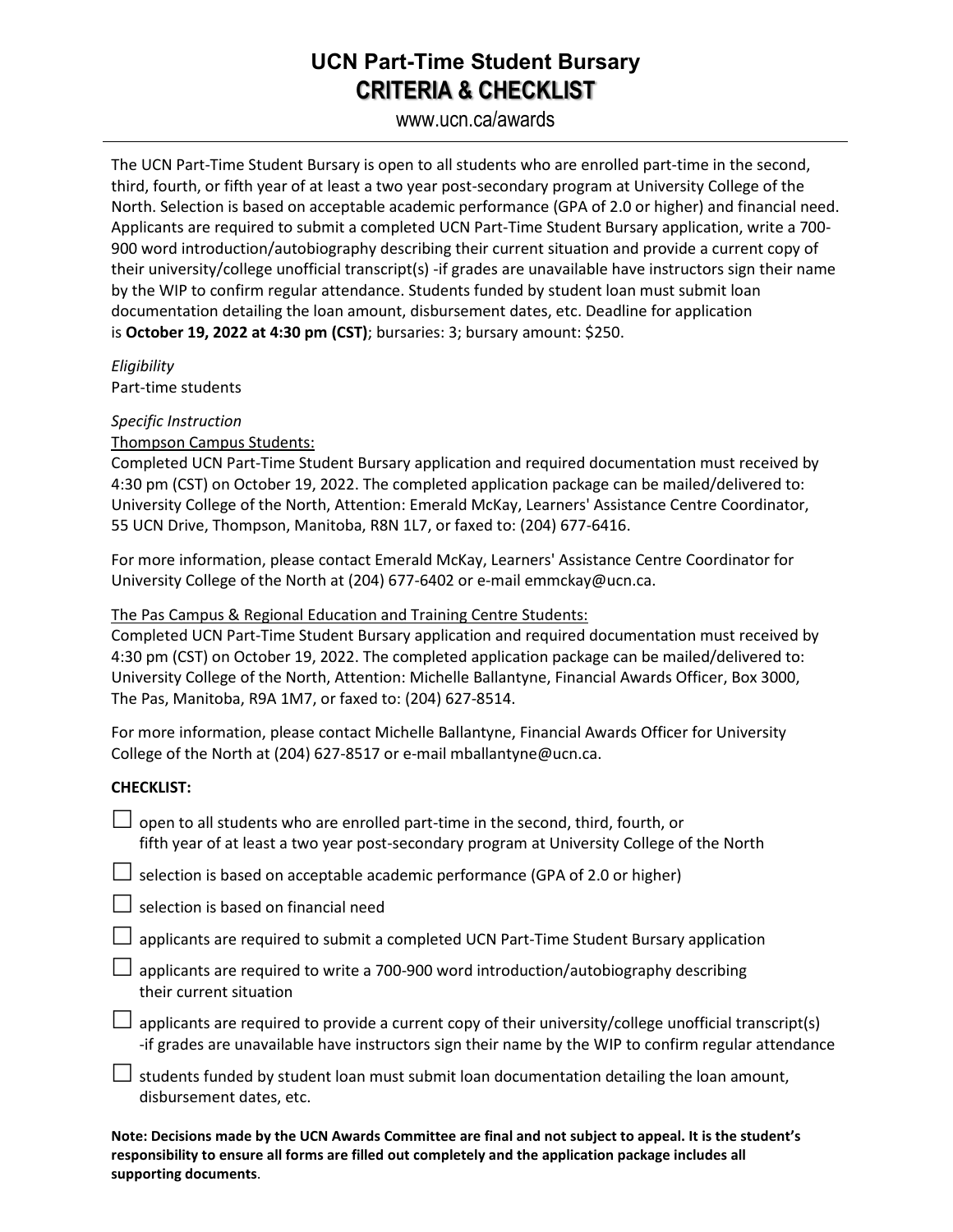

**The Pas Campus & Regional Education and Training Centre Students** Michelle Ballantyne, Financial Awards Officer Box 3000, The Pas, Manitoba, R9A 1M7 Phone: (204) 627-8517 Fax: (204) 627-8514 Toll-free: 1-866-627-8500 Extension: 8517

#### **Thompson Campus Students**

Emerald McKay, Learners' Assistance Centre Coordinator 55 UCN Drive, Thompson, Manitoba, R8N 1L7 Phone: (204) 677-6402 Fax: (204) 677-6416 Toll-free: 1-866-677-6450 Extension: 6402

# **Award, Bursary & Scholarship Application**

| -PRINT ALL INFORMATION IN BLACK INK ONLY-                                                                                                              |         | APPLICATION AVAILABLE IN ANOTHER FORMAT UPON REQUEST. |                                                                        |                                                                                    |              |                                                   |  |  |
|--------------------------------------------------------------------------------------------------------------------------------------------------------|---------|-------------------------------------------------------|------------------------------------------------------------------------|------------------------------------------------------------------------------------|--------------|---------------------------------------------------|--|--|
| Name of award applying for:                                                                                                                            |         |                                                       |                                                                        | Date: $(yyy/mm/dd)$                                                                |              |                                                   |  |  |
| <b>UCN Part-Time Student Bursary</b>                                                                                                                   |         |                                                       |                                                                        |                                                                                    |              |                                                   |  |  |
| PERSONAL INFORMATION                                                                                                                                   |         |                                                       |                                                                        |                                                                                    |              |                                                   |  |  |
| Student number:                                                                                                                                        |         |                                                       | Social insurance number:                                               |                                                                                    |              |                                                   |  |  |
|                                                                                                                                                        |         |                                                       |                                                                        |                                                                                    |              |                                                   |  |  |
| First name:                                                                                                                                            |         |                                                       | Last name:                                                             |                                                                                    |              |                                                   |  |  |
| Date of birth: (yyyy/mm/dd)                                                                                                                            | Gender: | Marital status:                                       |                                                                        |                                                                                    |              |                                                   |  |  |
|                                                                                                                                                        |         |                                                       |                                                                        | $\Box$ Single $\Box$ Married $\Box$ Common-law $\Box$ Separated, divorced, widowed |              |                                                   |  |  |
| Permanent mailing address:                                                                                                                             |         |                                                       |                                                                        |                                                                                    |              |                                                   |  |  |
|                                                                                                                                                        |         |                                                       |                                                                        |                                                                                    |              |                                                   |  |  |
| City:                                                                                                                                                  |         | Province:                                             |                                                                        |                                                                                    |              | Postal code:                                      |  |  |
|                                                                                                                                                        |         |                                                       |                                                                        |                                                                                    |              |                                                   |  |  |
| Phone:                                                                                                                                                 |         |                                                       |                                                                        | E-mail:                                                                            |              |                                                   |  |  |
| (H)<br>$(C)$ (                                                                                                                                         | $(W)$ ( |                                                       |                                                                        |                                                                                    |              |                                                   |  |  |
| <b>EDUCATIONAL BACKGROUND</b>                                                                                                                          |         |                                                       |                                                                        |                                                                                    |              |                                                   |  |  |
| University/college program of study:                                                                                                                   |         |                                                       | Term:                                                                  |                                                                                    | Enrolled in: |                                                   |  |  |
|                                                                                                                                                        |         |                                                       |                                                                        |                                                                                    |              | $\Box$ Full-time studies $\Box$ Part-time studies |  |  |
| Term GPA: (please attach current copy of unofficial transcript(s); if grades are                                                                       |         |                                                       | Course-load for term:                                                  |                                                                                    |              | Program length: (e.g. year 2 of 4 year program)   |  |  |
| unavailable have your instructors sign their name by the WIP to confirm regular<br>attendance)                                                         |         |                                                       | $\%$                                                                   |                                                                                    |              |                                                   |  |  |
|                                                                                                                                                        |         |                                                       |                                                                        |                                                                                    |              | of $\hspace{1.5cm}$                               |  |  |
| <b>FAMILY INFORMATION</b><br>Number of dependents under the age of 18 residing with you:                                                               |         |                                                       |                                                                        |                                                                                    |              |                                                   |  |  |
| $\Box$ 1 $\Box$ 2 $\Box$ 3 $\Box$ 4 $\Box$ 5 $\Box$ 6 $\Box$ 7 $\Box$ 8 $\Box$ 9 $\Box$ 10 $\Box$ Not applicable                                       |         |                                                       |                                                                        |                                                                                    |              |                                                   |  |  |
| List ages of dependents:                                                                                                                               |         |                                                       | Is spouse, common-law:                                                 |                                                                                    |              |                                                   |  |  |
|                                                                                                                                                        |         |                                                       | $\Box$ Employed $\Box$ Unemployed $\Box$ Student $\Box$ Not applicable |                                                                                    |              |                                                   |  |  |
| <b>FUNDING SOURCES</b>                                                                                                                                 |         |                                                       |                                                                        |                                                                                    |              |                                                   |  |  |
| How will you be financing your education? (please check those that apply)                                                                              |         |                                                       |                                                                        |                                                                                    |              |                                                   |  |  |
| Canada/Manitoba Student Loan/Grants/Bursaries/Scholarships/Awards (please attach proof of loan amount and loan details, e.g. disbursement dates, etc.) |         |                                                       |                                                                        |                                                                                    |              |                                                   |  |  |
| □ Manitoba Employment & Training Services □ Parent/s, Relative, Donor                                                                                  |         |                                                       |                                                                        |                                                                                    |              |                                                   |  |  |
| Band, Tribal Council, Manitoba Metis Federation (name) _________________________                                                                       |         |                                                       |                                                                        |                                                                                    |              |                                                   |  |  |
| Financing will be:                                                                                                                                     |         |                                                       |                                                                        |                                                                                    |              |                                                   |  |  |
| Full (books, tuition/fees and living allowance) $\Box$ Partial (please circle those that apply: books, tuition/fees, living allowance)                 |         |                                                       |                                                                        |                                                                                    |              |                                                   |  |  |
| List funding source name(s) and percent or amount of financing for term:                                                                               |         |                                                       |                                                                        |                                                                                    |              |                                                   |  |  |
| Source Name(s)                                                                                                                                         |         |                                                       |                                                                        | Percent or Amount                                                                  |              |                                                   |  |  |
|                                                                                                                                                        |         |                                                       |                                                                        |                                                                                    |              | $\frac{9}{6}$ or \$                               |  |  |
|                                                                                                                                                        |         |                                                       |                                                                        |                                                                                    |              | $\frac{9}{6}$ or \$                               |  |  |
|                                                                                                                                                        |         |                                                       |                                                                        |                                                                                    |              |                                                   |  |  |
|                                                                                                                                                        |         |                                                       |                                                                        |                                                                                    |              | $\frac{1}{2}$ % or \$ $\frac{1}{2}$               |  |  |